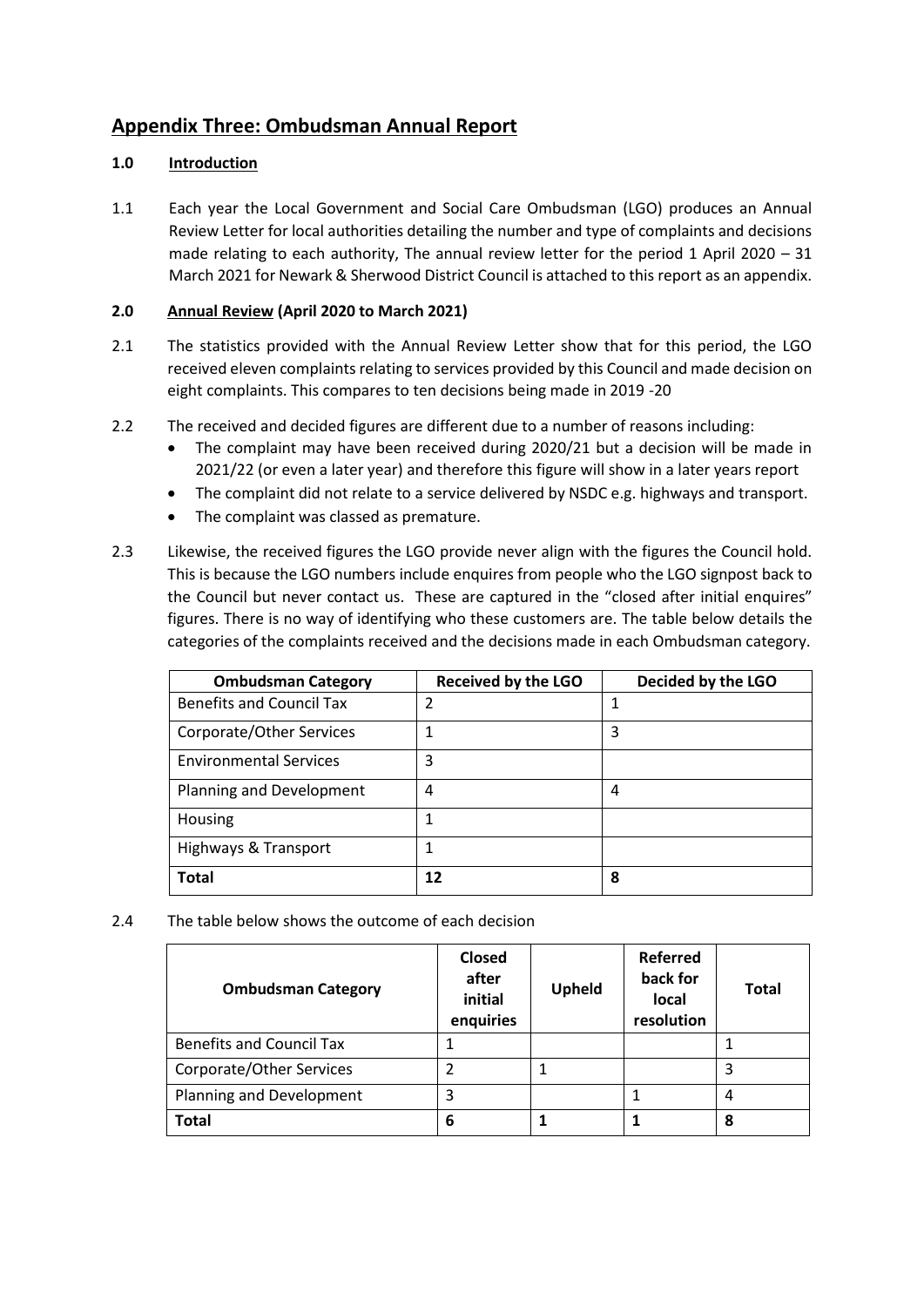- 2.5 Further details regarding the nature of each complaint is in the table below. The details are anonymised and brief in content in order not to be able to identify the details of the complaint or the associated property.
- 2.6 The one upheld complaint related to a decision made regarding a parish council code of conduct complaint. Having initially assessed the complaint, the LGO was of the view that a settlement of the complaint could be achieved at the assessment stage, by the Council reconsidering the complaint by reviewing additional evidence. The Council reconsidered the complaint and reached the conclusion that its initial decision remained the same which was that a breach of conduct had not taken place. As we agreed to review the complaint, the LGO considered that this represented a suitable resolution to the complaint and therefore would not investigate. This complaint was classed as upheld with no further action required. The complainant raised a further complaint with the LGO who decided not to investigate this and it was closed after initial enquires.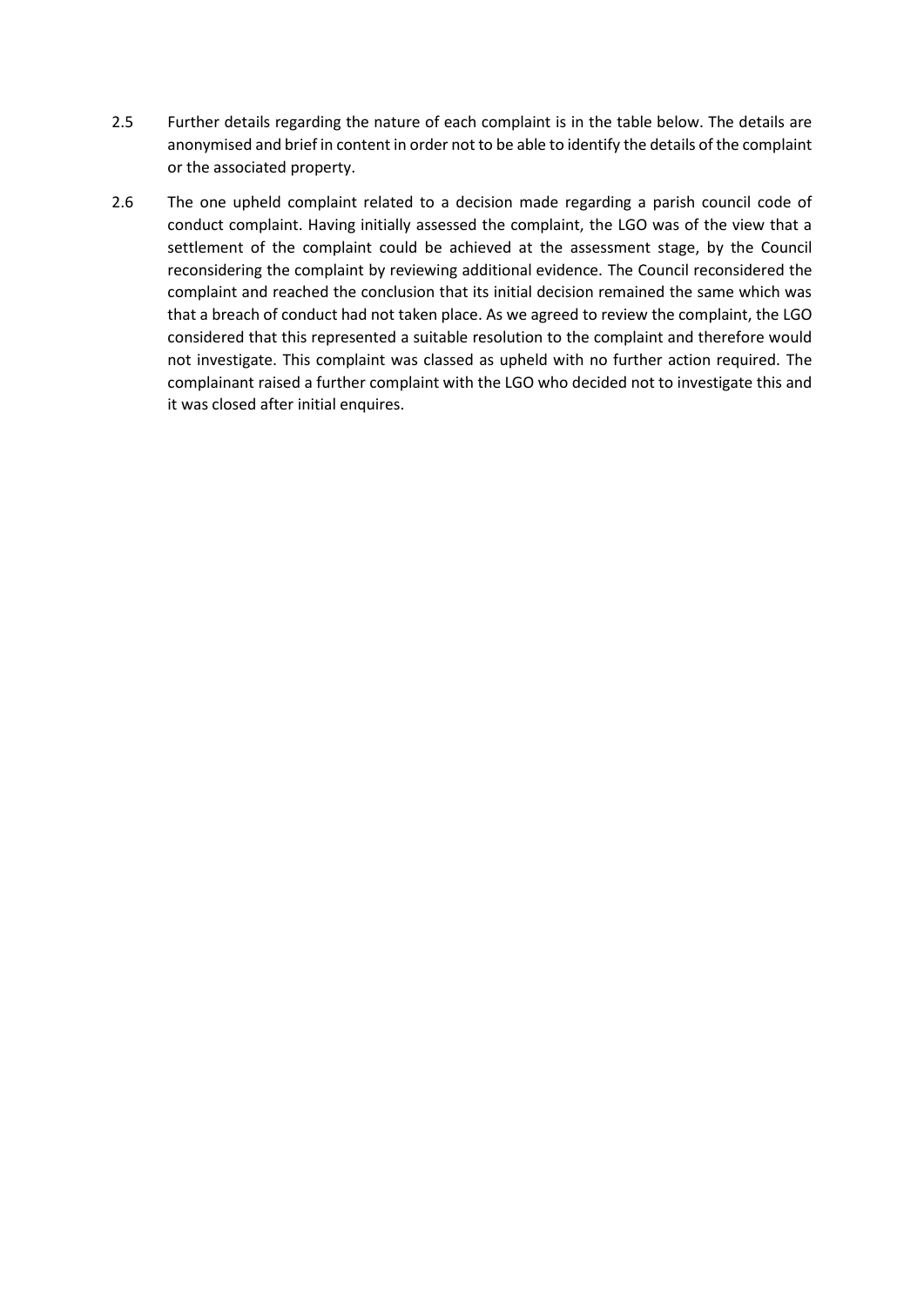## **2.7 Table of complaints**

| <b>Ombudsman</b><br><b>Decision</b> | Ombudsman<br>Reference<br><b>Number</b> | <b>Ombudsman</b><br>Category           | <b>Summary of initial</b><br>complaint                                                                                                       | <b>Ombudsman</b><br><b>Decision</b> | <b>Decision Reason</b>                                                                                                                                                                                        | <b>Ombudsman</b><br>Remedy                                     |
|-------------------------------------|-----------------------------------------|----------------------------------------|----------------------------------------------------------------------------------------------------------------------------------------------|-------------------------------------|---------------------------------------------------------------------------------------------------------------------------------------------------------------------------------------------------------------|----------------------------------------------------------------|
| $\mathbf{1}$                        | 20000707                                | Planning and<br>Development            | Incorrectly interpreted the<br>conclusion of the planning<br>inspectorate                                                                    | Closed after<br>initial enquiries   | Not warranted by alleged<br>maladminstration /service failure<br>The Council followed the right<br>process and considered the relevant                                                                        |                                                                |
| $\overline{2}$                      | 20000937                                | Corporate and<br><b>Other Services</b> | Handling of complaint<br>regarding conduct of parish<br>councillor left complainant<br>feeling vulnerable                                    | Upheld                              | matters<br>Injustice remedied during LGO<br>consideration                                                                                                                                                     | <b>New</b><br>appeal/revie<br>w or<br>reconsidered<br>decision |
| 3                                   | 20004506                                | Corporate and<br><b>Other Services</b> | The Council failed to deal<br>appropriately with a<br>complaint about the conduct<br>of a parish councillor - links<br>to complaint 20000937 | Closed after<br>initial enquiries   | Not warranted by alleged<br>maladminstration /service failure<br>No evidence of fault in how the<br>Monitoring Officer reached their<br>decision                                                              |                                                                |
| 4                                   | 20004988                                | Planning and<br>Development            | Assessment of planning<br>application for a<br>development near the<br>complainants home                                                     | Closed after<br>initial enquiries   | Not warranted by alleged<br>maladminstration /service failure<br>The Council properly considered the<br>application before granting<br>permission, the Ombudsman was<br>unlikely to find fault by the Council |                                                                |
| 5                                   | 20005831                                | Benefits and<br>Tax                    | The council tax refund<br>received was much less than<br>been expected                                                                       | Closed after<br>initial enquiries   | Not warranted by alleged<br>maladminstration /service failure<br>Insufficient evidence of fault by the                                                                                                        |                                                                |